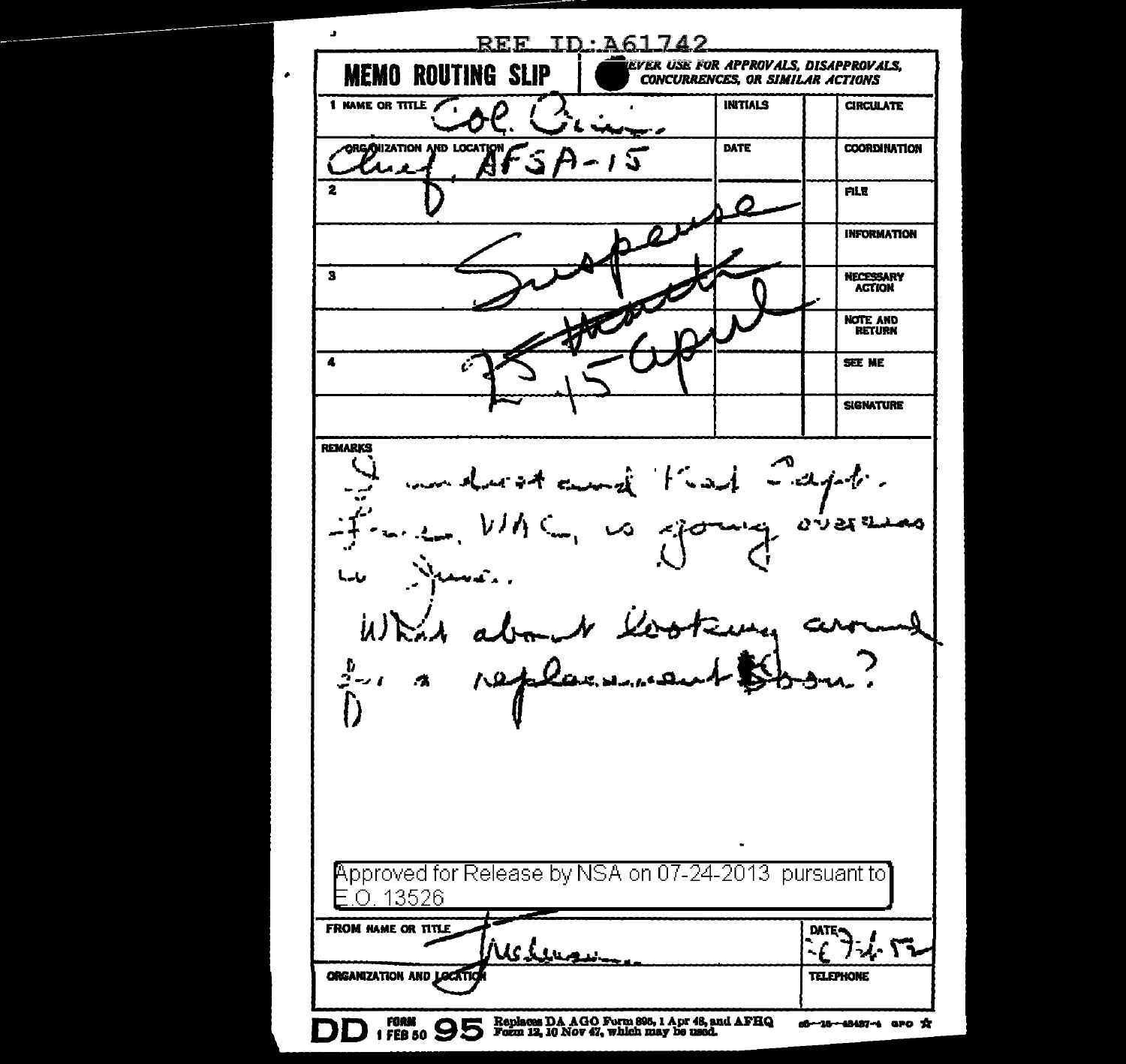REF ID: A61742

Miresterste, Mahnical Commultants, and limps ster Regalization for FT 53

| <b>Comparellur</b> |  |
|--------------------|--|
|                    |  |

 $In the  $4$  = 7$ 

Adjutent Cemeral

A Jan 52 it James / de /60209

Inslated are the partonsel routive ents of the Miresterate, Rechnical Commultants, and Inspealer for YT 53.

> to in detection Ula Usis Havy ABB't. Adjutint Juneral

```
of a fable of ersonsel subscisations did i im j2
  L. Assistant to the Cirestor, AFDA
  2. Shind of Stady
  3. Supaky Mrsstor-Ravy
  h. Monty Armster-Air force
  5. Commaltante (V.V.)
  6. Canaultente (Jul)
 7. Inspector
dapy be: meth. to the Mirester with Indi. 1
          Chief of Staff with inal. 2
          Deputy cirebor-havy sith Insl. 3
          Depair Mirector-wir Ferse with Inel. A
         Compulsant ( \cup ?) with last. 5 = 1, ...,Communicat (0.2) with incl. 5
          Inspector with Incl. 7
```